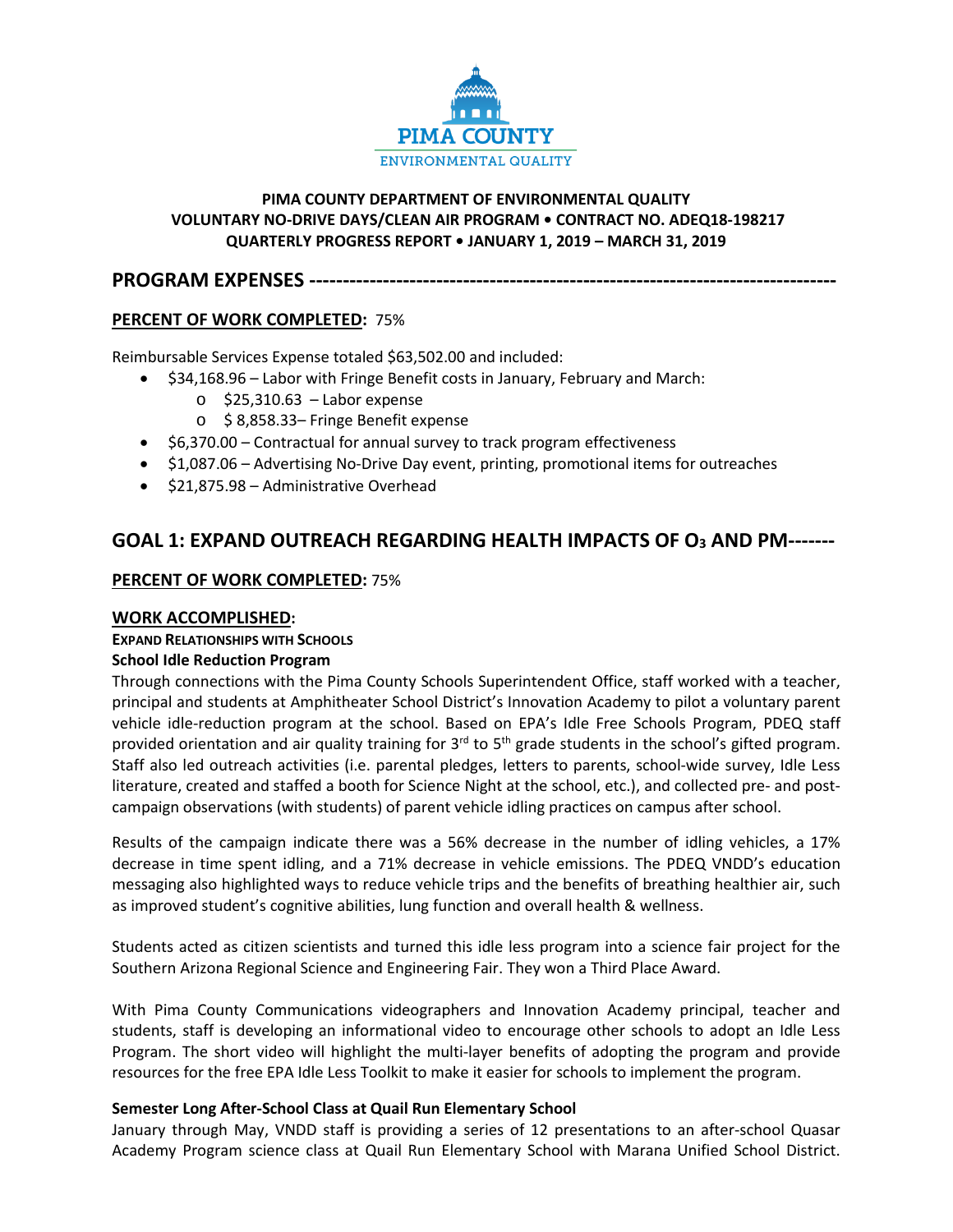Taking advantage of the opportunity to cover more material in these sessions compared to our usual one hour or less, staff expanded content with overviews and details for a more holistic approach to air quality issues. Classes held this quarter included:

- Introduction, pre-class survey, reading and discussion of The Lorax by Dr. Seuss
- Properties of air
- Air pollution basics
- How weather, geography, and geology affect air quality
- Air pollution effects on human health and the environment
- Measurements and capturing particulates on microscope slides

Staff created PowerPoint presentations, projection slide images, utilized a wide variety of props, and developed a student worksheet for each class. Six remaining presentations are scheduled during the fourth quarter.

### **ADEQ Air Quality Flag Program**

The Pima County Health Department (PCHD) continued working towards enlisting public schools to participate in the Arizona Department of Environmental Quality (ADEQ) Flag Program. PDEQ is in a support role and available to assist as necessary with potential classroom presentations regarding air quality, health effects, and no-drive actions that help to keep air healthy. In addition to schools, Pima County will also promote the opportunity to the public library system, Fire Departments, health-care facilities and major businesses.

#### **EXPAND RELATIONSHIPS WITH SMALL BUSINESSES**

Staff maintains a relationship with the Downtown Tucson Partnership (DTP) and works with them to promote special VNDD events as warranted. The Partnership is a non-profit 501 (c)(6) corporation created to implement enhanced municipal services for the Downtown Business Improvement District. Included in their services is marketing and promotions to downtown businesses.

Staff received a contact list of 17 Transportation Coordinators of major businesses in the downtown Tucson area from the Pima Association of Governments. With the hope of expanding PDEQ's drive-less promotions to employees of large and small businesses, staff contacted these representatives to see if they would be interested in working with PDEQ to reach the no-drive day messaging to their employees. The following businesses responded favorably to our initial connection: Arizona School for the Deaf and Blind, Banner UMC, City of Tucson, El Rio, and University of Arizona Parking & Transportation Services. At this time, staff is looking at innovative strategies to identify and address barriers to employees engaging in alternate modes of transportation. Outreach options include PDEQ staff providing presentations, resource tables at health or benefits fairs, newsletter articles, or supplying businesses with literature and resources.

#### **DETERMINE OPTIMAL WAYS TO ENGAGE TARGET AUDIENCES**

Staff employs a multi-media approach in order to effectively reach a wide variety of audiences and unique individuals within each audience. A combination of PowerPoint, props, demonstrations, stories, games, picture cards, audio-visuals and different perspectives are incorporated to engage multiple types of learners and address different motivators.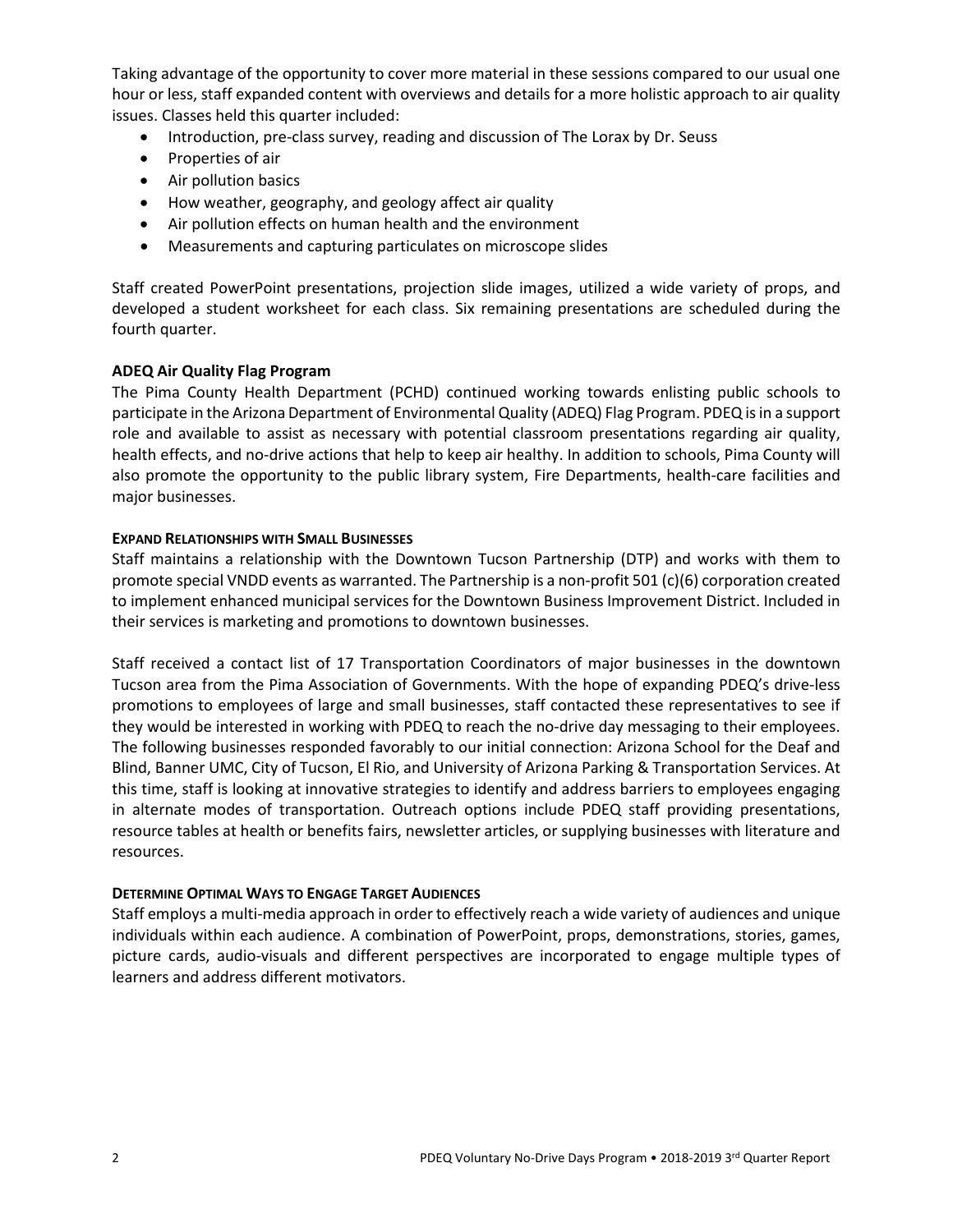# **GOAL 2: COMMUNITY-WIDE EVENTS ---------------------------------------------------------**

### **PERCENT OF WORK COMPLETED:** 58%

# **WORK ACCOMPLISHED:**

### **TUCSON EARTH DAY FESTIVAL**

As part of the Tucson Earth Day Festival planning committee, staff worked with other community partners to prepare for the 2019 event. The event will be held on Saturday, April 20, 2019 at the Children's Museum Tucson and adjacent Armory Park. The committee is comprised of employees of Bear Essential News, City of Tucson, Pima County, Kinder Morgan, Children's Museum Tucson, and retired citizens.

This year, the Children's Museum Tucson is playing a major role in organizing the event, taking care of many of the tasks other committee members have completed in the past.

### **USE THE LOOP FOR YOUR COMMUTE PROJECT**

This on-going program encourages no-drive days with The Loop, a non-motorized, multi-use pathway connecting communities within metropolitan Tucson. After targeted outreach to 76 major businesses within one half-mile of the facility in FY 2016-2017, staff continues to fill Loop literature and map orders and promote The Loop to businesses and the general public.

Promotion of The Loop was directed towards healthcare facilities including Pima County Public Health Center, Banner Health, El Rio, and educational facilities including multiple Pima Community College campuses and the public library network. The Loop is also discussed and the promotional flyer is available at new employee orientations for Pima County employees throughout the year.

### **SUPPORTING COMMUNITY PROGRAMS TO ENHANCE NO-DRIVE DAY GOALS**

VNDD staff works with many local groups to incorporate No-Drive Day efforts throughout the community.

### • **Arizona Department of Environmental Quality**

PDEQ staff continued to promote the Arizona Department of Environmental Quality five-day air quality forecast program for the Pima County region for ground-level ozone and coarse particulate matter. It is intended to not only provide warnings to people who might have health issues associated with elevated levels of air pollution, but also to act as a preemptive measure, providing time for people to make plans that could help keep air quality in a healthy range when it is forecasted to be unhealthy.

The forecasting has proven to be helpful for VNDD staff and provides information that we can include in our air quality advisories, including from where the pollution is coming and weather patterns that are affecting air quality. It is especially helpful towards the end of the work week for potential weekend warnings.

VNDD staff promoted the forecasting service at presentations and events, on social media, in news releases and on a link on the main page of PDEQ's website.

### • **Green Valley Community**

Staff represented Pima County DEQ at the Green Valley Council monthly meetings to keep the committee updated on air quality issues. Presentations on air quality issues are given each month and questions about local concerns are addressed. This involvement has strengthened rapport with the Green Valley community and has proven helpful when reaching out to the at-risk population on sensitive issues, such as air quality and mining activity.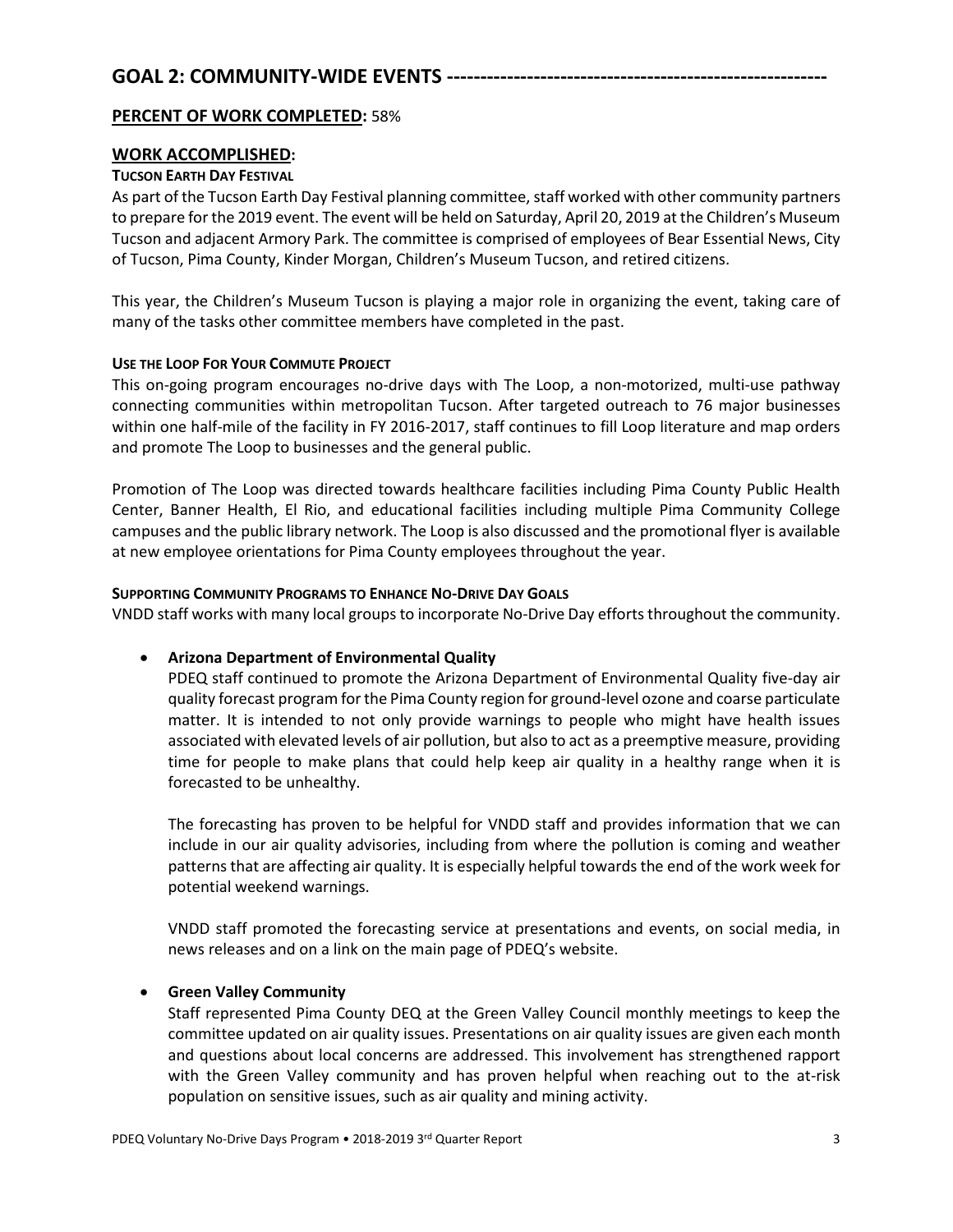# • **Living Streets Alliance**

The Living Streets Alliance (LSA) is a  $501(c)(3)$  organization established to promote healthy communities by empowering people to transform streets into vibrant places for walking, bicycling, socializing and play. VNDD staff agreed to support the Cyclovia Tucson event again in 2019 to help promote bicycling and walking in place of vehicle trips.

### *Bike Valet Program:*

- o Free, conveniently placed bike racks at community events encourages participants to leave cars at home and use bicycle transportation to venues;
- o VNDD staff provided funding for the purchase of bike racks during Fiscal Year 2014-2015 that continue to be used; and
- o Due to lack of resources, valet staffing is no longer available by LSA. Instead, they provide delivery and pick-up of the bike racks for event organizers. LSA also provides tags and banners for event staff to operate the valet service.
- o During this quarter, the bike racks were deployed at one venue, the Jewish Community Center School and Camp Fair in February. Eight bikes were parked during this event, including six from people who were riding as a social group to the event. Six bike riders indicated that they would still have attended the event even if the valet service was not provided, and they would not have driven. Answers were not provided for the two remaining riders.

# • **National Weather Service**

Staff collaborates with the National Weather Service (NWS) to provide air quality information to the public. The partnership provides timely reports that warn the public of potential or existing airborne dust issues and include a health impact statement to protect public health. When NWS issues dust alerts, the message also includes information about the availability of air quality information on the PDEQ website.

### • **Pima Association of Governments**

Staff continued to collaborate with PAG on a variety of programs and projects:

- o Air Quality Subcommittee: Chair meetings; help develop agenda with informative speakers to educate members about air quality issues and concerns; provide presentations regarding various air quality subjects.
- o Travel Reduction Task Force: Jurisdictional representative, Travel Reduction Program Enforcement Agency for companies located in unincorporated areas of Pima County.
- o Pima County's Travel Reduction Program: Promoted alternate modes of transportation to approximately 7,000 Pima County employees via presentations, newsletter articles, email blasts, intranet site, Facebook group *Commute Trips & Tips*, and Reduced Emissions and Air Pollution (REAP) rewards program utilizing PAG resources.
- o Secured prizes for alternate modes of travel promotional events for Pima County employees, including LED front and rear bike light sets, ear buds, pens, and tote bags.
- o Attended a focus group meeting to provide feedback for updating PAG's annual Activity Inventory Report format for transportation coordinators at major local employers.

### • **Pima County Government Departments**  *Communications Office*

o Staff worked with graphic designers and communications specialists on a variety of projects including eScoop articles, news releases, and developing a slogan and image to promote ground-level ozone information to the public. Communications staff created a clever concept using imagery and words to depict the dichotomy of stratospheric and ground-level ozone. "Oh no! Ozone./Oh, no ozone! Help us change the punctuation."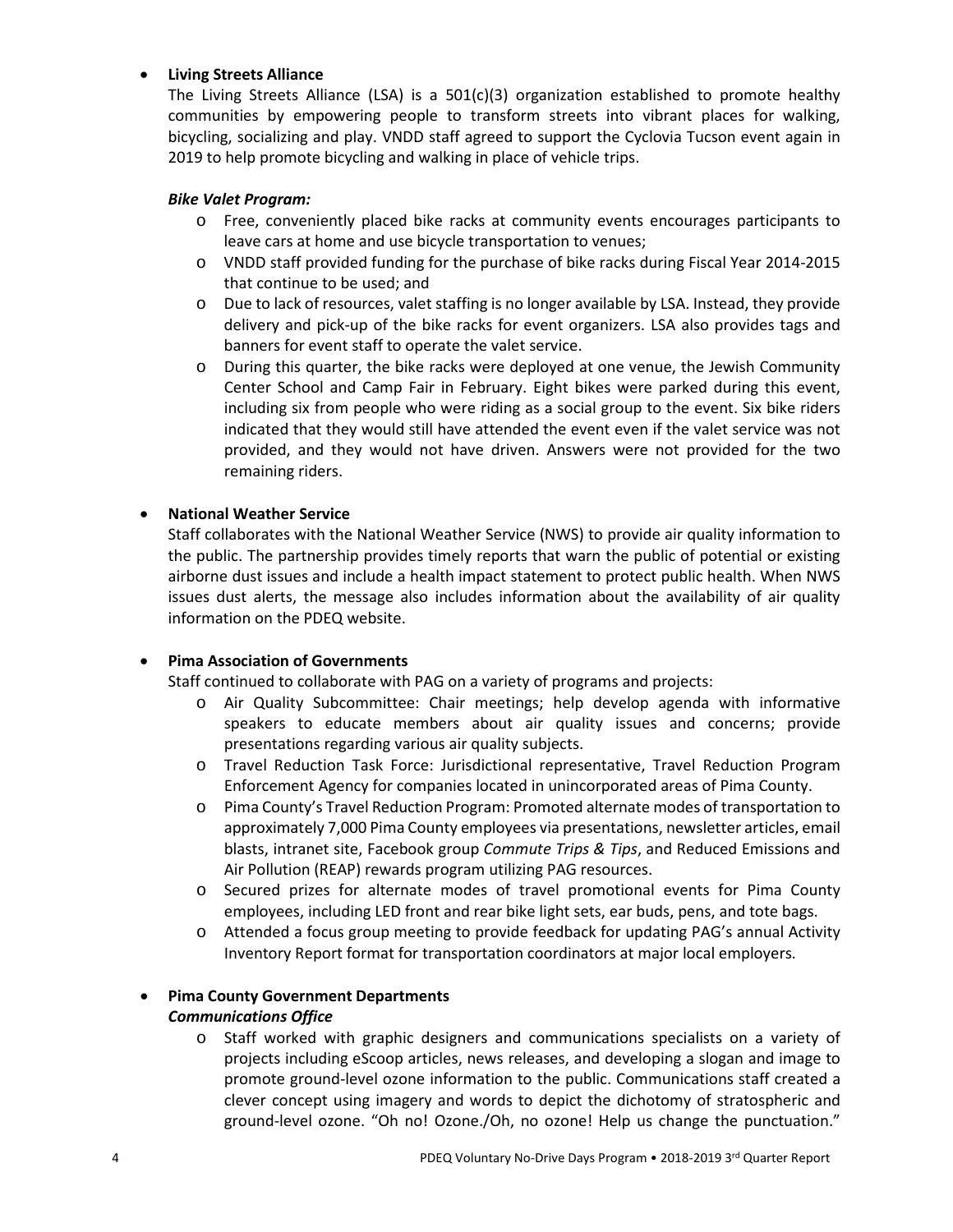Accompanying imagery showed vehicle emissions/beautiful blue sky. Upon showing the artwork to multiple people, it became clear that the concept would not be effective for a general audience. Staff continues to work with Communications to develop a more effective concept and imagery to educate the community about ozone air pollution.

#### *Environmental Quality*

o With reimbursement funding from the PDEQ Director's Office, staff operates a Guaranteed Ride Home Program for Pima County employees. This helps to encourage and serve employees who use alternate modes of transportation for their work commutes by providing a free ride home if they are without a personal vehicle and a crisis or emergency happens.

#### *Health Department*

- o Bicycle and Pedestrian Program: Promoted bike safety classes, on-line and paper maps of bike routes and The Loop non-motorized pathway, and related literature with the general public and Pima County employees.
- o Support role in the ADEQ Air Quality Flag Program in Tucson.
- o Met to discuss possible collaboration on school program.

#### *Human Resources*

- o New Employee Orientations: Provided Travel Reduction Program presentations and informational literature about alternate modes of transportation to new employees.
	- Presentations delivered this quarter: 4
	- Attendees: 110
- o Bus Pass Sales: Pima County employees are eligible to receive a 50% subsidy on 30-day transit passes via the HR Benefits program.
	- Passes sold this quarter: 932

#### *Natural Resources, Parks & Recreation*

o Staff provides educational literature at an environmental education center, Desert Discovery Center, which serves to inform environmental educators and families about sustainability topics and regionally significant ecological issues relating to the desert environment and wildlife corridors, including water and air quality.

#### *Office of Sustainability and Conservation*

- o Staff contributes to the Alternate Fuels Chapter of the Sustainability Action Plan for County Operations. This subcommittee is dedicated to reduce miles driven, improve efficiencies, and reduce emissions from the fleet of vehicles used by Pima County employees. Key participating departments on the subcommittee include Fleet Services, Environmental Quality, Human Resources, Facilities Management, and others as topics warrant.
- o The team is working on projects to reduce emissions by decreasing employee vehicle idling and providing services to make using alternate modes more amenable. An idle reduction program for Pima County departments and employees is partially implemented. Promotional bookmarks continue to be distributed, GPS data reports on vehicle idling duration is reported to department heads, and plans are being developed to bill departments for unnecessary idling.

#### *Public Libraries and Community Centers*

o Several years ago, staff had set up a partnership with the Pima County Public Library system on a materials distribution program, *EcoNook for Desert Dwellers* (for teenagers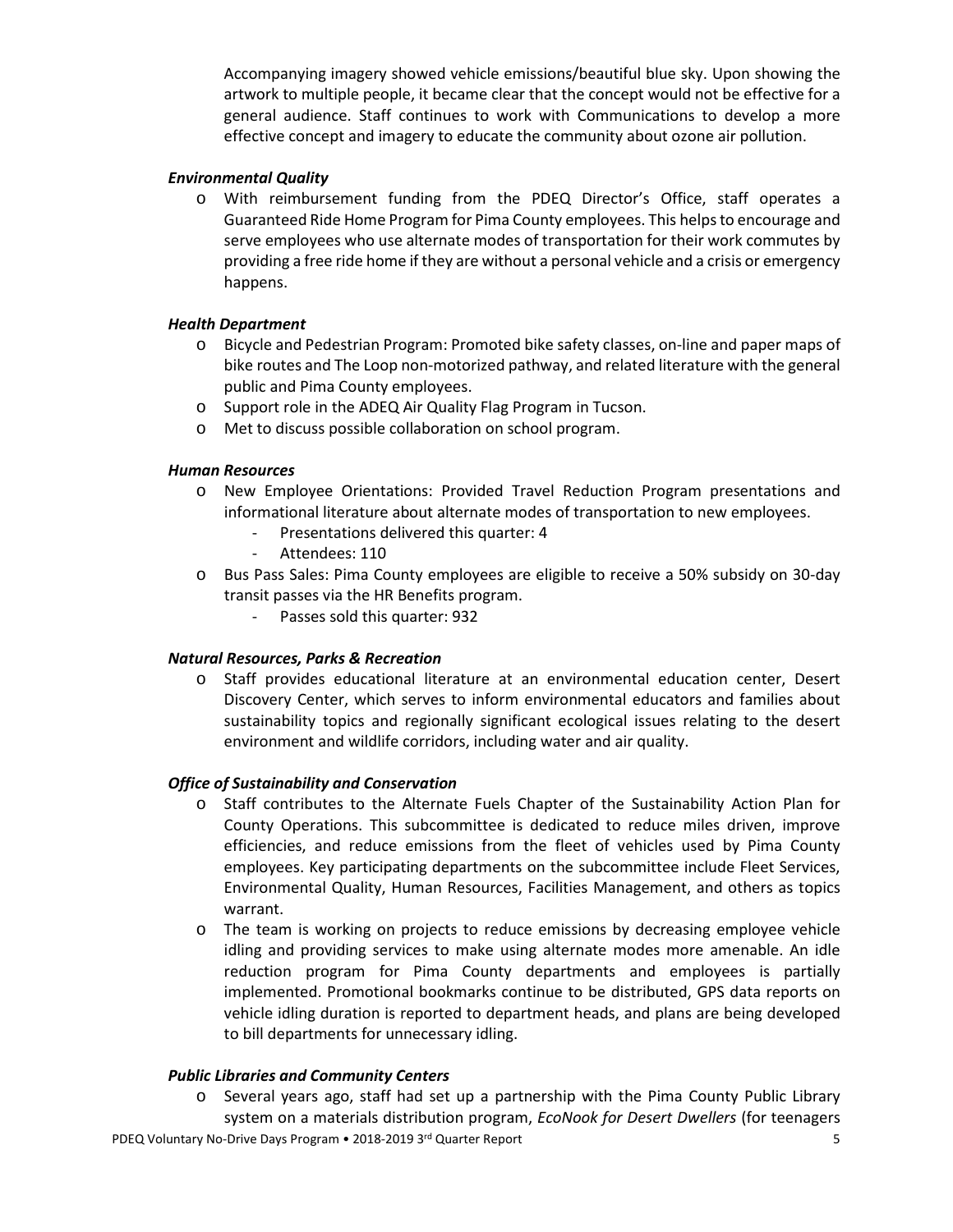and adults) and *Eco Kids* Corner (for 12 years and younger). The program promotes air quality and environmental awareness through PDEQ educational materials. VNDD staff remained available to respond to requests for literature.

o Staff previously provided master copies of some flyers to librarians to photocopy and resupply themselves with eco-literature customized to the specific interest of their library patrons. This frees up PDEQ staff time and resources. On average, staff sends fresh supplies of printed materials once or twice per year.

### • **Sun Tran and Sun Link Streetcar Transit Services**

- o Promoted transit services to Pima County employees and the general public by providing on-line resources, Ride Guides and other brochures about how to ride transit.
- o Sun Tran donated \$10 value-loaded SunGO transit passes to encourage Pima County employees to use transit for work commutes. Due to the success of the initial distribution of 50 passes September through December, an additional 50 passes were received in February. Staff learned that of the 50 original passes, five were used at least once and two are being used regularly with value being loaded monthly. Staff provides the identification numbers of the distributed cards so that Sun Tran can track their usage through time and assess the effectiveness of the promotion.
	- Passes distributed at New Employee Orientations this quarter: 8
	- Passes distributed after promotion in the eScoop newsletter: 7

# • **Tucson Audubon Society**

- o Desert Dwellers Education Project: PDEQ staff continued to collaborate with Tucson Audubon Society to distribute the desert conservation poster, *Desert Dwellers Know – A Celebration of Byrd's Words* and other VNDD literature.
- o The companion coloring and activity book, *Desert Dwellers Know Desert Colors*, is for sale at the Audubon Society gift store. The piece was developed to extend the Desert Dwellers Know concept using attractive artwork and the poetry of Byrd Baylor to provide lessons about sustainable desert living. A series of facts, questions and academic challenges helps adhere this piece to core STEAM (science, technology, engineering, art and math) principles for easy integration with elementary school classrooms. Proceeds from the sales will be used for reprinting the poster and activity book.

### • **Tucson Clean & Beautiful**

- o Staff serves on the Board of Directors of Tucson Clean & Beautiful and shares information regarding No-Drive Days goals and special events as appropriate.
- o TCB has a very active "Trees for Tucson" program that staff helps to promote for the many air quality benefits provided by shade trees.
- o VNDD and TCB promote each other's materials at select community outreach events.
- o Staff served as a judge at the Re-used Materials Becoming Art (RUMBA) event that encourages students to create art from found articles bound for landfills. Staff discussed the air quality benefits of reducing waste with attendees. Eighty-seven entries were submitted, with 239 participants. Eegee's, Popcycle, Comic Con and Goodwill provided prizes for winners.

### • **University of Arizona**

o Worked with a Master's of Public Health intern on the *Idle Less* school pilot program at Innovation Academy. A description of this program is provided in the Goal 1 section.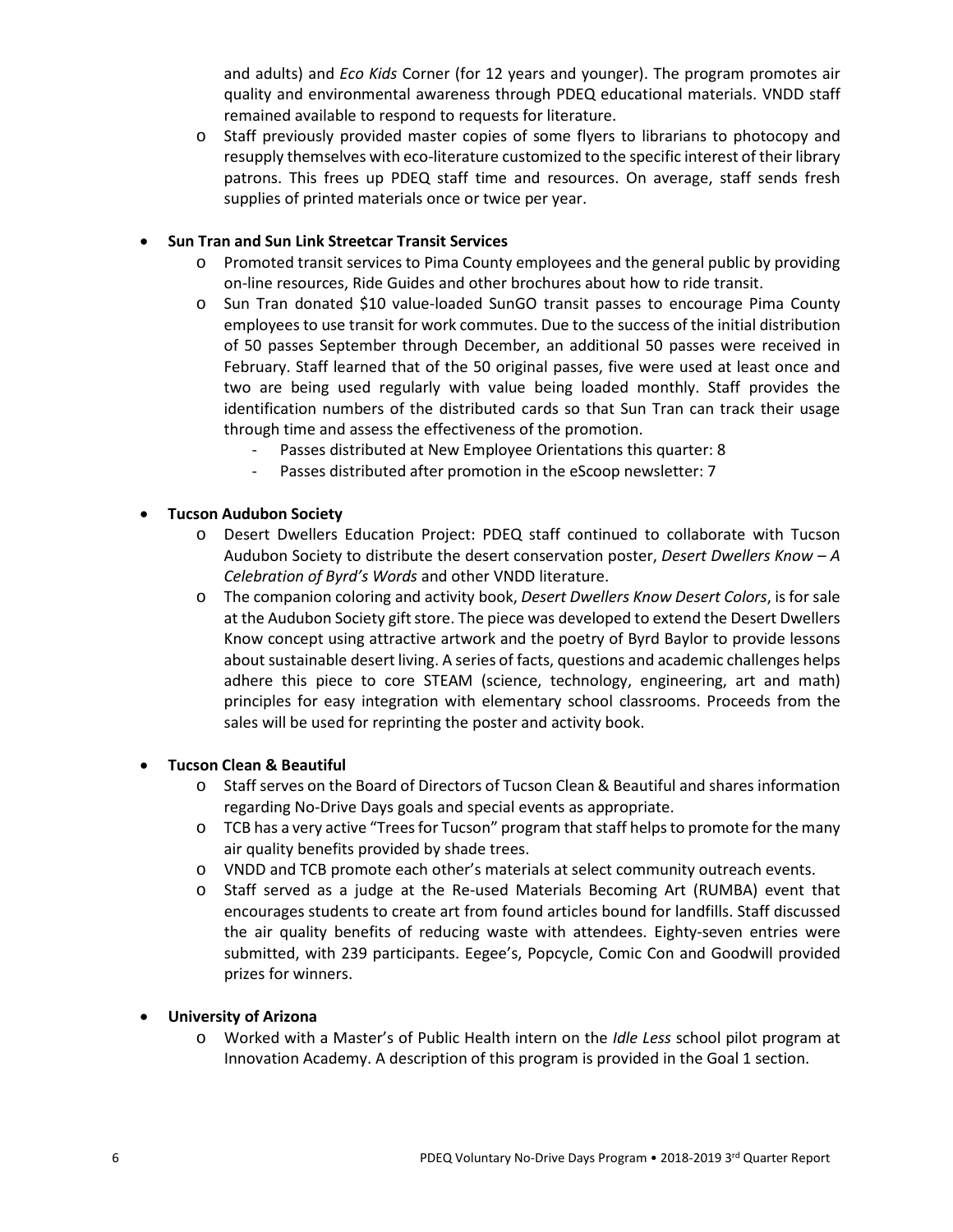### **REPORTS OR DATA PRODUCED:**

**Emissions reduction from Healthy Air Is In Our Hands Campaign:**

- # participants pledged to not drive this quarter: 524
- Total vehicle miles reduced this quarter: 210,181
- Pounds of pollution and greenhouse gases avoided this quarter: 179,642

#### **Emissions reduction by Pima County employee trips entered in PAG Sun Rideshare Rewards Program:**

317

320 330

- Number employees who entered trips during third quarter: 35
- Daily commute logs entered this quarter: 1,636
- Total vehicle miles reduced this quarter: 29,401
- Pounds of air pollution and greenhouse gases reduced this quarter: 23,076

#### **Emissions reduction from Pima County employee use of transit:**

- Average round-trip commute miles for Pima County employees (October 2018 TRP survey): 25.4
- Transit passes sold during third quarter: 932 (average of 311 per month)
- Assuming alternate modes were used three days per week for 13 weeks this quarter:
	- o Single-occupied vehicle driving miles reduced: 308,077



321 319

**2,830 Bus Passes Sold to Pima County Employees in FY 2018-2019**

317

o Pounds of air pollution and greenhouse gas emissions reduced: 263,313

#### **Emissions reduction from Pima County employee Guaranteed Ride Home Program:**

- Employees currently signed up for this program: 72
- New registrants this quarter: 11
- Claims for reimbursement: 0
- Vehicle miles traveled reduced this quarter by employees using alternate modes: 95,420
- Annual miles traveled reduced by these employees: 367,000
- Pounds of air pollution and greenhouse gas emissions reduced per year: 333,636

# **GOAL 3: PRESENTATIONS & IN-DEPTH INTERVIEWS----------------------------------------**

#### **PERCENT OF WORK COMPLETED:** 86%

#### **WORK ACCOMPLISHED:**

Staff creates, customizes, updates and delivers presentations to a wide range of audiences to educate and create greater awareness about air quality issues and no-drive actions that can be taken to reduce emissions and keep the air healthy to breathe.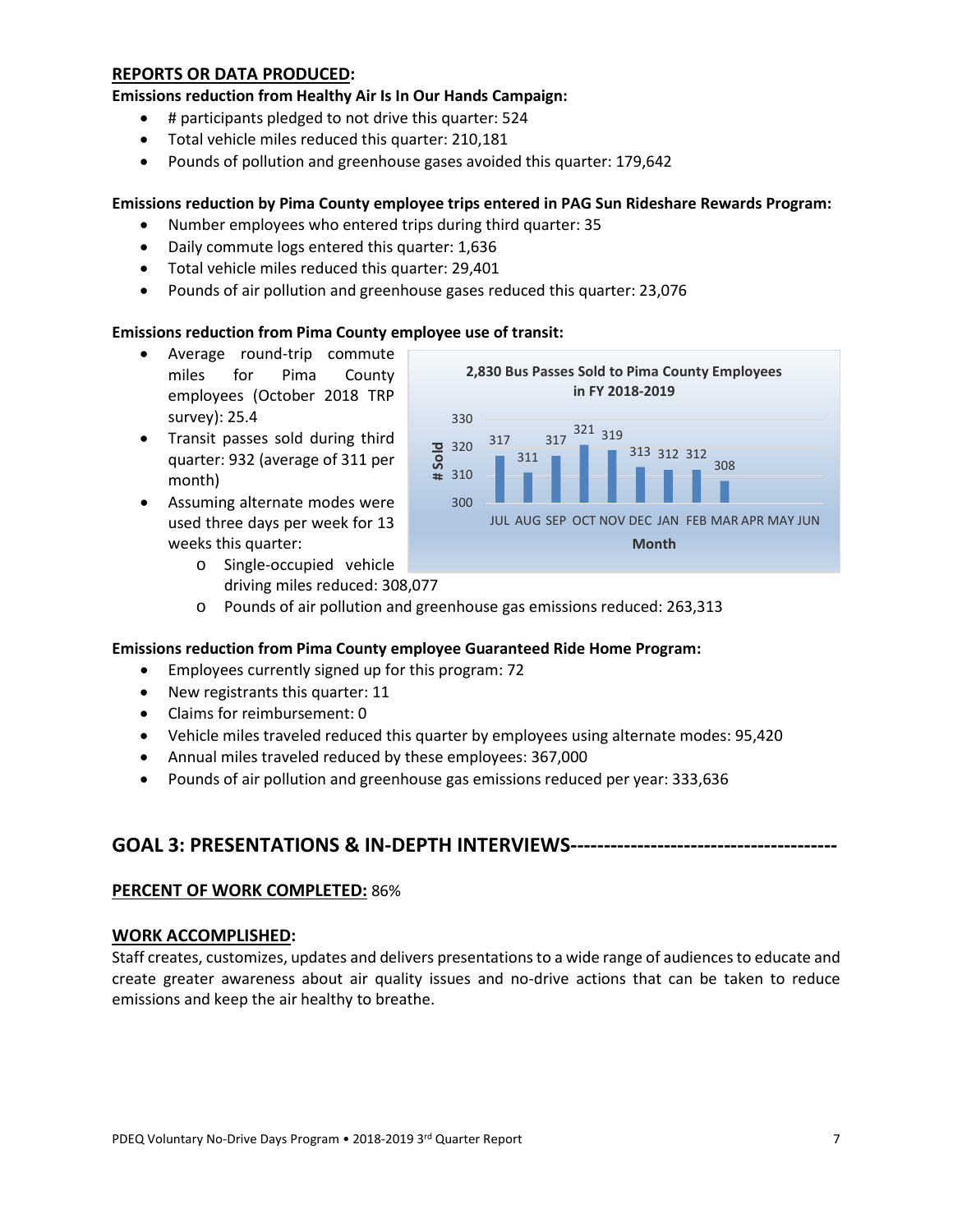### **REPORTS OR DATA PRODUCED:**

| <b>Presentations</b> |                                      |                 |                |  |  |
|----------------------|--------------------------------------|-----------------|----------------|--|--|
| Date                 | Location                             | # Presentations | # Attendees    |  |  |
| 10-Jan-19            | Pima County New Employee Orientation | 1               | 30             |  |  |
| 28-Jan-19            | <b>PAG TRP Task Force</b>            | $\mathbf{1}$    | 25             |  |  |
| 29-Jan-19            | Quail Run Elementary School          | $\mathbf{1}$    | 6              |  |  |
| 30-Jan-19            | Sunrise Drive Elementary School      | 5               | 150            |  |  |
| $31$ -Jan-19         | Pima County New Employee Orientation | $\mathbf{1}$    | 28             |  |  |
| 1-Feb-19             | UofA ENVS 195A Class                 | $\mathbf{1}$    | 26             |  |  |
| 12-Feb-19            | Quail Run Elementary School          | $\mathbf{1}$    | 7              |  |  |
| 15-Feb-19            | Santa Rosa Recreation Center         | $\mathbf{1}$    | 28             |  |  |
| 20-Feb-19            | Pima County New Employee Orientation | $\mathbf{1}$    | 28             |  |  |
| 26-Feb-19            | Quail Run Elementary School          | $\mathbf{1}$    | $\overline{7}$ |  |  |
| 27-Feb-19            | International School of Tucson       | $\mathbf{1}$    | 30             |  |  |
| $2-Mar-19$           | Wheeler Taft Abbett Library          | $\mathbf{1}$    | 6              |  |  |
| 5-Mar-19             | Quail Run Elementary School          | $\mathbf{1}$    | $\overline{7}$ |  |  |
| 12-Mar-19            | Quail Run Elementary School          | $\mathbf{1}$    | 6              |  |  |
| 14-Mar-19            | Pima County New Employee Orientation | $\mathbf{1}$    | 24             |  |  |
| 26-Mar-19            | Quail Run Elementary                 | $\mathbf{1}$    | 6              |  |  |
|                      | <b>Total</b>                         | 20              | 414            |  |  |

# **GOAL 4: DEVELOPMENT OF INFORMATIONAL MATERIALS ------------------------------**

### **PERCENT OF WORK COMPLETED:** 170%

### **WORK ACCOMPLISHED:**

#### **TABBED PICTURE CARDS OF CLEAN AIR ACTIONS**

To enhance non-PowerPoint youth presentations, staff created 12 picture cards to aid in discussing actions people can take to reduce air pollution. The 11"x17" cards are laminated and tabbed for easy reference during conversation. Printed words and photo imagery help to communicate these concepts.

• Walk there

• Idle less

• Bus there • Bike there

• Ride share

- Alternate fuel
- Reduce

• Reuse, recycle

- Unplug
- Clean energy
- Plant trees • Be outside

**BIKE BINGO**

Joining in Bike Fest efforts, staff updated a past Bike BINGO sheet to encourage Pima County employees to ride bikes more in April, particularly for work commutes. Participants can check off boxes on the sheet if they noticed things as they rode their bikes, such as shade trees, the sound of birds chirping, public art, bike bells, a driver taking care around a cyclist and 19 other items.

### **MATERIALS FOR QUAIL RUN ELEMENTARY SCHOOL**

As mentioned in Goal 1: Expanded Relationships with Schools, staff created new materials for a series of presentations at Quail Run Elementary School. These new tools include PowerPoint presentations, projection slide images, and student worksheets for each class.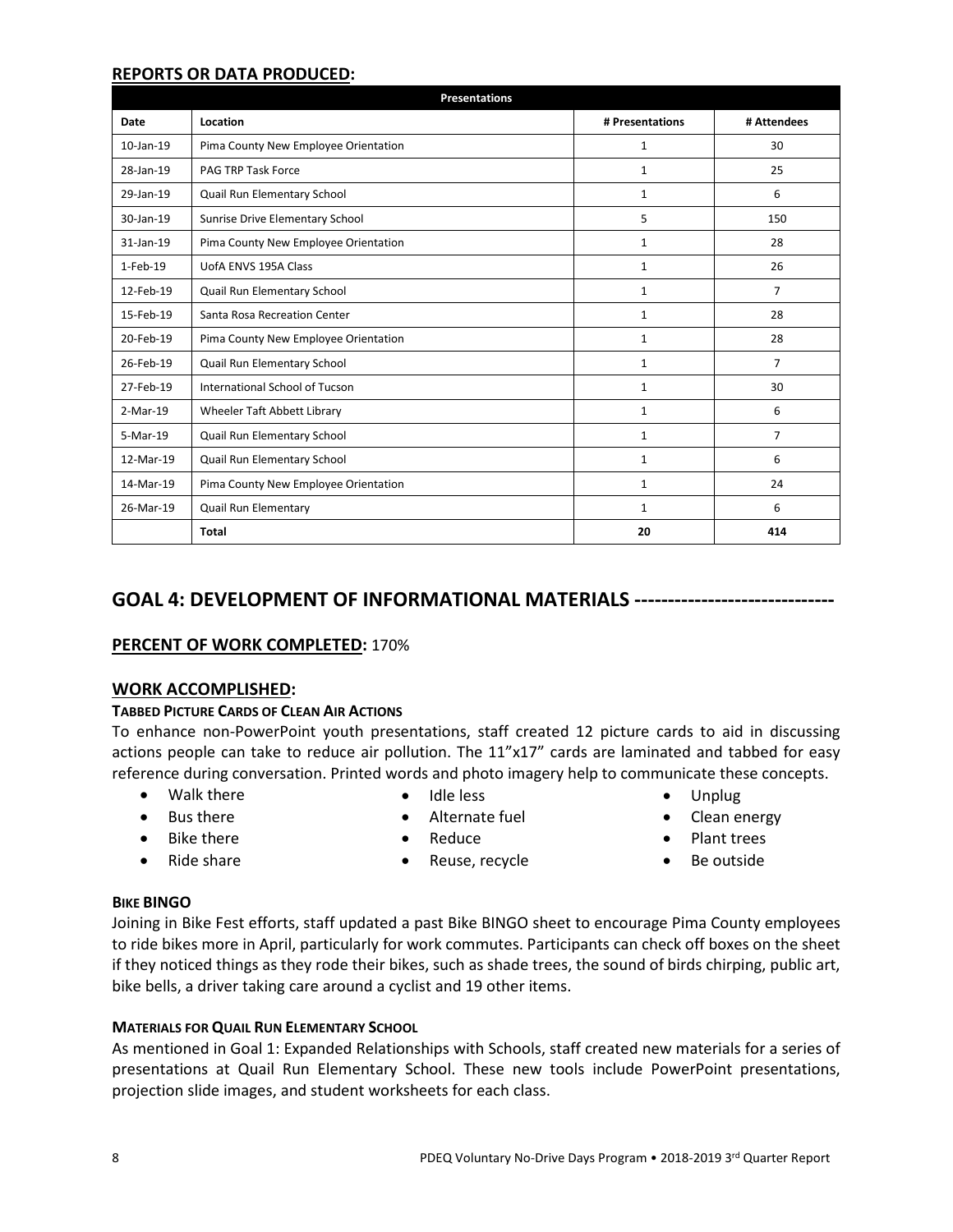# **ARTICLES WRITTEN**

### **eScoop Newsletter**

Staff wrote three articles for this on-line newsletter for thousands of Pima County employees to read. The articles provided information about taking steps to drive less; saving money, miles, and pounds of pollution; and an opportunity to try transit for free. Additional resources include links to the Travel Reduction Program intranet site, including pages for Guaranteed Ride Home Program, transit, bike, walk, carpool, and commuter contests. Contact information and promotion to join the Pima County Employee Commute Trips & Tips Facebook group is also listed at the end of each article.

#### **PDEQ Internet**

One article, *Air Quality Crucial to Healthy Hearts*, based on a VNDD news release was posted on the PDEQ website this quarter. This article was also posted on Pima County's main website and their weekly public newsletter, the FYI.

# **GOAL 5: USE OF MEDIA FOR NOTICES OF UNHEALTHY OZONE FORECASTS ---------**

# **PERCENT OF WORK COMPLETED:** 50%

Prompted by ADEQ Five-Day Air Quality Forecasts of high levels of ozone, PDEQ staff creates and distributes social media messages and news releases for Pima County residents. It is expected these warnings will only need to be released during ozone season, the first and fourth quarters of our fiscal year.

### **WORK ACCOMPLISHED:**

#### **SOCIAL MEDIA MESSAGING**

Although 20 Tweets and retweets were posted on Twitter, no advisories or warnings for ozone were necessary.

# **GOAL 6: DISTRIBUTION OF INFORMATIONAL MATERIALS -------------------------------**

Staff distributes information to the general public and specific audiences via website posting, e-mails to list serves, articles for newsletters, social media, and the distribution of literature through libraries, community centers and community outreach events.

### **PERCENT OF WORK COMPLETED:** 215%

### **WORK ACCOMPLISHED:**

### **AIR QUALITY LIST SERVE:**

Staff maintains a list serve to share timely air quality and No-Drive Day information quickly with interested individuals. Emails are sent to this list serve when air quality is expected to reach unhealthy levels or when air quality related news releases or notices of community events are sent to the media. Staff encourages a voluntary reduction in motor vehicle use as part of the advisories as appropriate. The public can sign up for this list serve on the PDEQ website or list their names on sign-up sheets that staff provides at select outreach events.

- Members on the Air Quality List Serve: 896
- Members on the Media list serve: 129
- Air quality-related informational piece distributed this quarter: 1

#### **ECO KIDS CORNER WEBSITE:**

Staff continued to promote the Eco Kids Corner website by distributing bookmarks to public libraries, at presentations, or while tabling at community events. Debuted in January 2012, this kid-friendly website

PDEQ Voluntary No-Drive Days Program • 2018-2019 3<sup>rd</sup> Quarter Report 99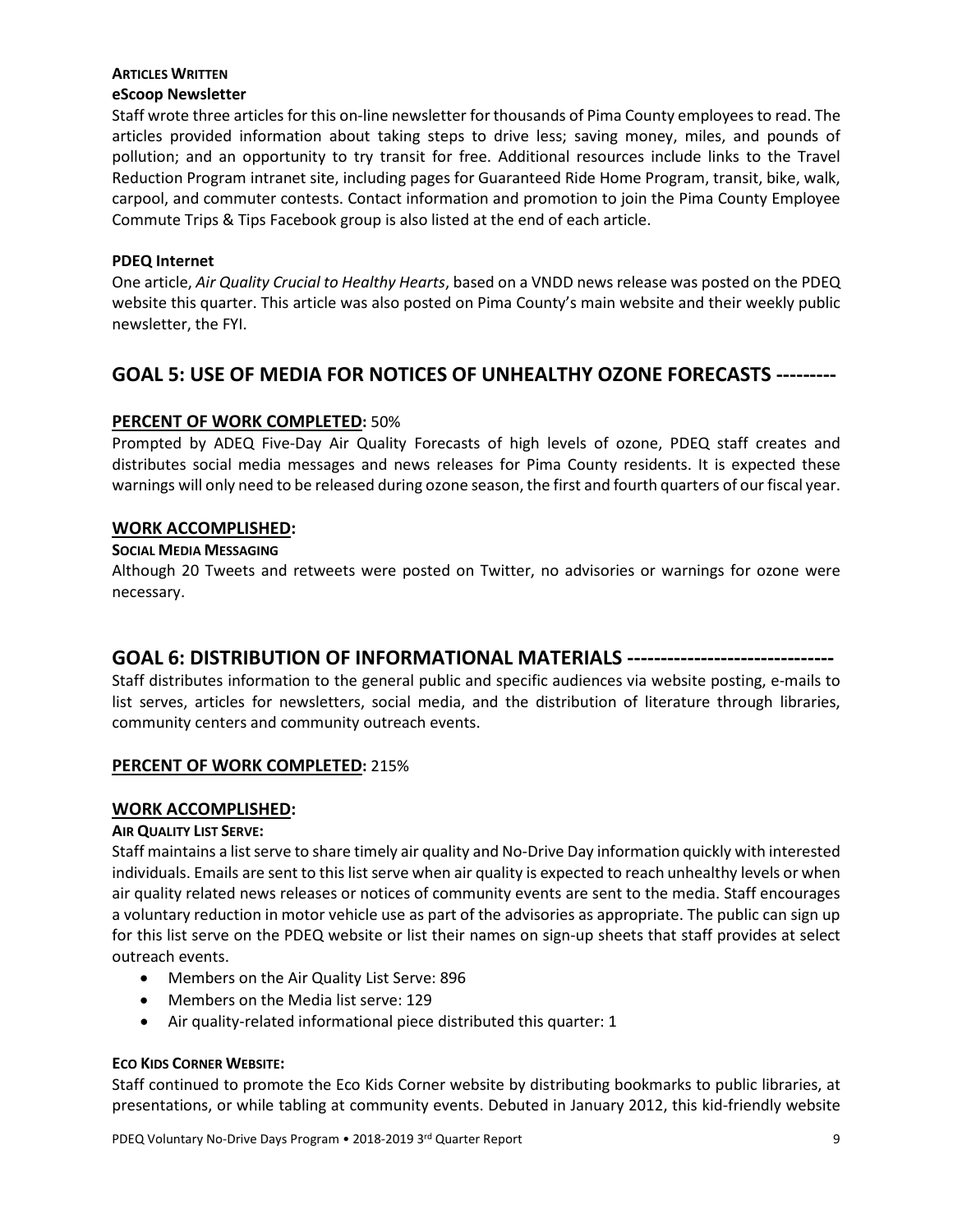includes educational information regarding air quality, water, soil, climate change and reducing, reusing, and recycling. Kids can interact with a guessing game, create 13 different types of nature poems, and find additional resources for local eco-related activities, as well as discover a plentitude of resources for more information and engaging websites.

### **INFORMATION FOR PIMA COUNTY EMPLOYEES:**

As administrator of the Pima County Employee Travel Reduction Program (TRP) for approximately 7,000 employees, PDEQ staffshares resources and information and encourages all employees to adopt No-Drive Day practices in their work commutes by using transit, carpooling, vanpooling, biking and walking. During this quarter, staff:

- Replied to inquiries regarding the use of alternate modes of transportation;
- Delivered travel reduction presentations and distributed resources at four New Employee Orientations;
- Registered seven more employees in the Guaranteed Ride Home Program for Pima County employees.
- Distributed alternate mode news and information via four employee newsletter articles;
- Promoted the Pima Association of Governments (PAG) Sun Rideshare resources via eScoop newsletter articles, website, and employee presentations;
- Contacted members of Travel Reduction Program alternate modes list serves, sharing timely news with those Pima County employees interested in transit (56 members), bicycle (91 members), walk (two members), and carpool and vanpool (12 members). Staff distributed information on six occasions this quarter including notices of free TUGO bikeshare passes, test survey for Pima Association of Governments, transit route changes, new transit schedules, temporary downtown transit detours, and bike lock-up areas.
- Maintained and updated the TRP intranet webpages providing resources and information about all alternative modes of transportation and the benefits they provide;
- Maintained a Facebook group, *Commuter Trips and Tips* for Pima County employees; and
- Distributed Survey Monkey surveys to new employees to assess the effectiveness of the TRP presentations and resources delivered during new employee orientations.

### **HARD COPY MATERIALS DISTRIBUTION:**

- Pieces of literature and promotional materials distributed this quarter: 5,890
- Items authored by PDEQ and other agencies distributed: 78
- Occasions on which materials were distributed directly (In addition to distributing materials at booths and presentations) : 39
- People reached via materials distribution: 818 people.

| <b>Materials Distribution</b> |                            |              |                |  |  |
|-------------------------------|----------------------------|--------------|----------------|--|--|
| Date                          | Location                   | # Events     | # Recipients   |  |  |
| $2$ -Jan-19                   | Pasqua Yaqui Tribe         | 1            | 6              |  |  |
| $9$ -Jan-19                   | <b>TUGO/Shift Transit</b>  | 1            | 3              |  |  |
| $9$ -Jan-19                   | Brooklyn Pizza             | 1            | 10             |  |  |
| 14-Jan-19                     | Pima County Employees      | 16           | 16             |  |  |
| 15-Jan-19                     | Pasqua Yaqui Tribe         | 1            | 12             |  |  |
| 15-Jan-19                     | Pima County Communications | 1            | $\overline{2}$ |  |  |
| 16-Jan-19                     | PDEQ Staff                 | 1            | 1              |  |  |
| 17-Jan-19                     | Orange Grove Middle School | $\mathbf{1}$ | 25             |  |  |
| 17-Jan-19                     | Pasqua Yaqui Tribe         | 1            | 50             |  |  |
| 22-Jan-19                     | <b>BOS District 5</b>      |              | 200            |  |  |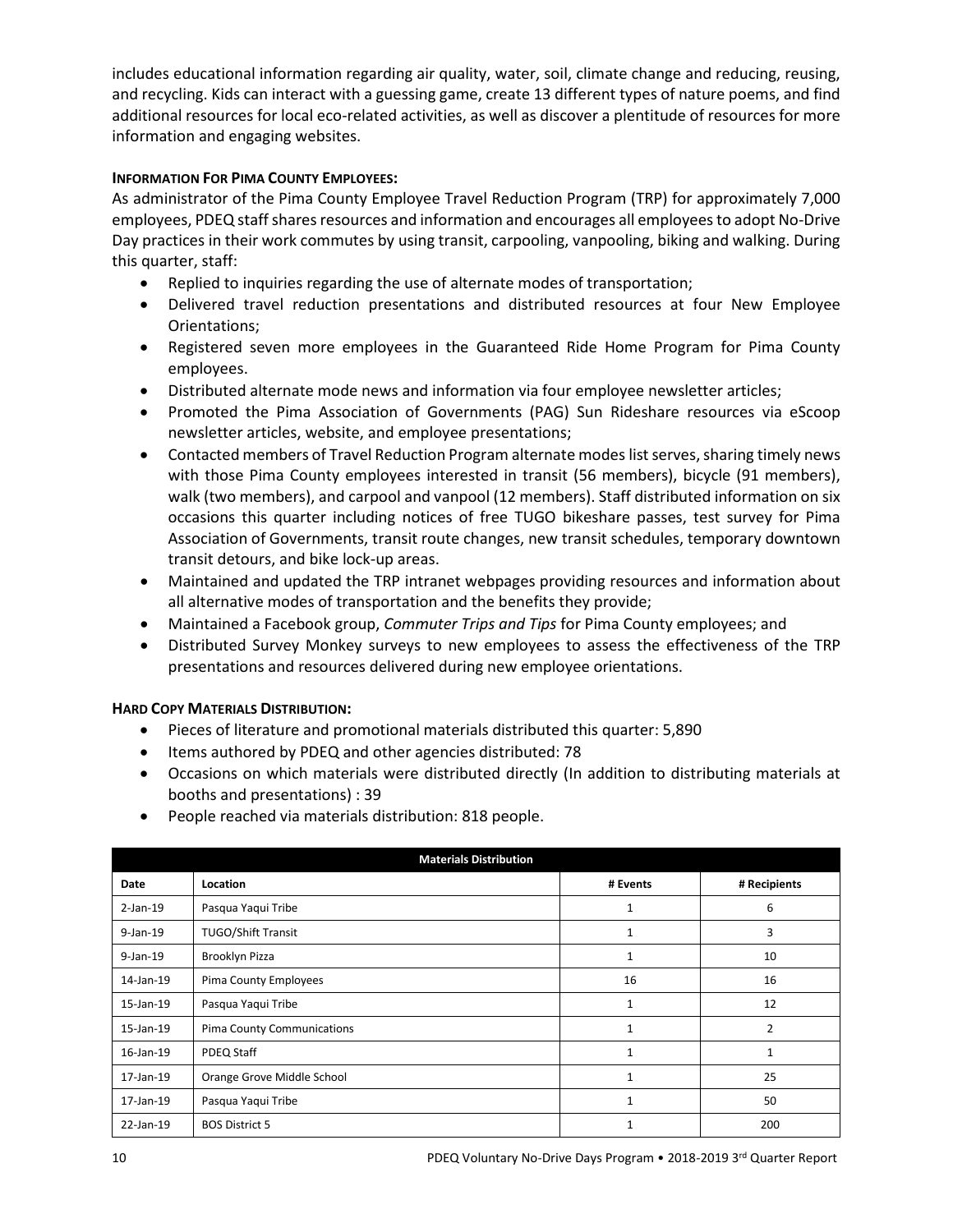| 20-Feb-19 | PDEQ staff for Bed & Breakfast guests            |    |     |
|-----------|--------------------------------------------------|----|-----|
| 27-Feb-19 | City of Tucson Truck Road-e-o                    |    | 150 |
| 5-Mar-19  | Pima County Employees - multiple departments     |    |     |
| 8-Mar-19  | Tucson Clean & Beautiful RUMBA, multiple schools |    | 200 |
| 13-Mar-19 | Desert Discovery Center                          |    | 71  |
| 13-Mar-19 | Pima County Health Department, Eco Nook          |    | 50  |
| 19-Mar-19 | <b>Suffolk Hills Property Owners Association</b> |    | 12  |
| 26-Mar-19 | Pima County Planning Division                    |    |     |
|           | <b>Total</b>                                     | 39 | 818 |

### **PDEQ WEBSITE:**

Staff continued to promote, update and maintain the PDEQ website, posting one new page developed from a news release about air quality and heart health.

# **REPORTS OR DATA PRODUCED:**

Staff tracks website pageviews using Google Analytics. During the third quarter of FY 2018-2019:

- Pageviews on PDEQ website: 22,636
- Pageviews on TRP webpages: 451



# **GOAL 7: HEALTHY AIR IS IN OUR HANDS DRIVE-LESS PLEDGE ---------------------------**

This on-going program encourages the public to take the *Drive-Less Pledge* and commit to reducing miles traveled by motor vehicles. The pledge is promoted at outreach events, on the PDEQ website, and posters inside Sun Tran busses. Each quarter a \$100 Visa card is randomly awarded to one lucky participant to act as an incentive for participation. Data is collected and analyzed to track pledged miles not driven and associated emission reductions.

# **PERCENT OF WORK COMPLETED:** 75%

### **WORK ACCOMPLISHED:**

- Pledge cards distributed: 92
- Healthy Air Is In Our Hands bookmarks distributed: 45
- People pledged to drive less this quarter: 524
- Miles contest participants pledged to not drive during this quarter: 210,181
- Pounds of air pollution and greenhouse gases reduced this quarter: 179,642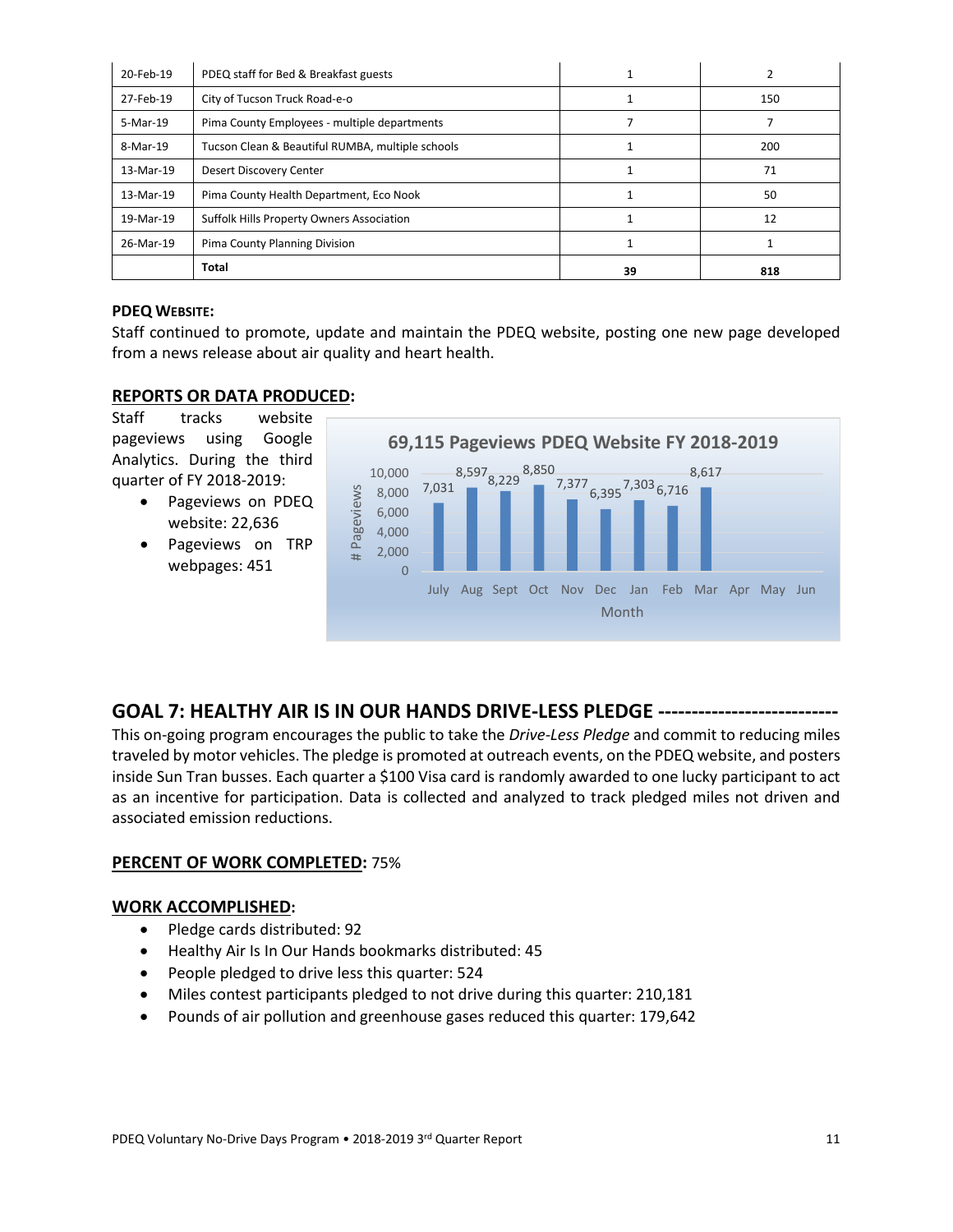# **GOAL 8: COMMUNITY EVENT OUTREACHES -------------------------------------------------**

Staff provides visually stimulating, interactive displays to entice interest and engage audiences, providing information on ozone and actions that prevent air pollution, including no-drive days.

# **PERCENT OF WORK COMPLETED:** 122%

# **WORK ACCOMPLISHED:**

| <b>Booths</b> |                                                   |          |             |  |  |
|---------------|---------------------------------------------------|----------|-------------|--|--|
| Date          | Location                                          | # Events | # Attendees |  |  |
| $31$ -Jan-19  | Cross Middle School STEM Night                    |          | 50          |  |  |
| 7-Feb-19      | Harelson Elementary STEM Night                    |          | 250         |  |  |
| 7-Feb-19      | Ted Walker Youth Day                              |          | 2000        |  |  |
| 8-Mar-19      | SARSEF Future Innovator's Night                   |          | 500         |  |  |
| 12-Mar-19     | Pima County/City of Tucson Employee Wellness Fair |          | 500         |  |  |
| 8-Mar-19      | SARSEF Future Innovator's Night                   |          | 500         |  |  |
|               | <b>Total</b>                                      | 6        | 3800        |  |  |

**GOAL 9: NEWS RELEASES & MEDIA EXPOSURE ----------------------------------------------**

Staff worked with the media to promote No-Drive Days activities, inform the public regarding air quality status, and encourage actions to reduce emissions. News releases were distributed to the media such as KOLD, KVOA, KGUN, Fox 11, various radio stations, and the Arizona Daily Star, and to individuals on our air quality advisory list serve.

# **PERCENT OF WORK COMPLETED:** 80%

# **WORK ACCOMPLISHED:**

### **NEWS RELEASES TO MEDIA:**

Staff developed and distributed one news release this quarter regrading air quality and heart health.

| News<br>ises                                                                                                                      |  |  |  |
|-----------------------------------------------------------------------------------------------------------------------------------|--|--|--|
| -<br>n,<br>t٥<br>healthy<br>hearts<br>$\sim$<br>(11017)<br>pruarv<br><b>CULC</b><br>.<br><br>.ia:<br>ப<br>-<br>$\mathbf{v}$<br>¬⊪ |  |  |  |

### **AIR INDEX NOW INFORMATION:**

The media can obtain real-time Air Quality Index (AQI) information from PDEQ's website, [www.pima.gov/deq.](http://www.pima.gov/deq) This information is published daily in local newspapers and on media websites. In addition, KVOA-TV, KOLD-TV, and KGUN-TV news programs normally incorporate the AQI into their weather report when advisories occur. The media can also access AQI data and five-day air quality forecasts from ADEQ**.**

### **NEWS STORIES:**

At least five news stories or announcements related to No-Drive Day messaging reached thousands of community members via a variety of news stations, websites, newspapers, and newsletters.

| Media Exposure via TV, Radio, Print, Websites, eNewsletters, Outdoor Advertising and Publicity |                 |                                                         |  |
|------------------------------------------------------------------------------------------------|-----------------|---------------------------------------------------------|--|
| Date                                                                                           | <b>Host</b>     | <b>Description</b>                                      |  |
| $4$ -Jan-19                                                                                    | Pima County FYI | DEQ offers ways to feel good about your commute in 2019 |  |
| $Feb-19$                                                                                       | Desert Leaf     | State of Our Air                                        |  |
| 14-Feb-19                                                                                      | pima.gov        | Air quality crucial to healthy hearts                   |  |
| 15-Feb-19                                                                                      | Pima County FYI | Air quality crucial to healthy hearts                   |  |
| 29-Mar-19                                                                                      | Pima County FYI | County programs to be part of Cyclovia Tucson event     |  |
|                                                                                                |                 |                                                         |  |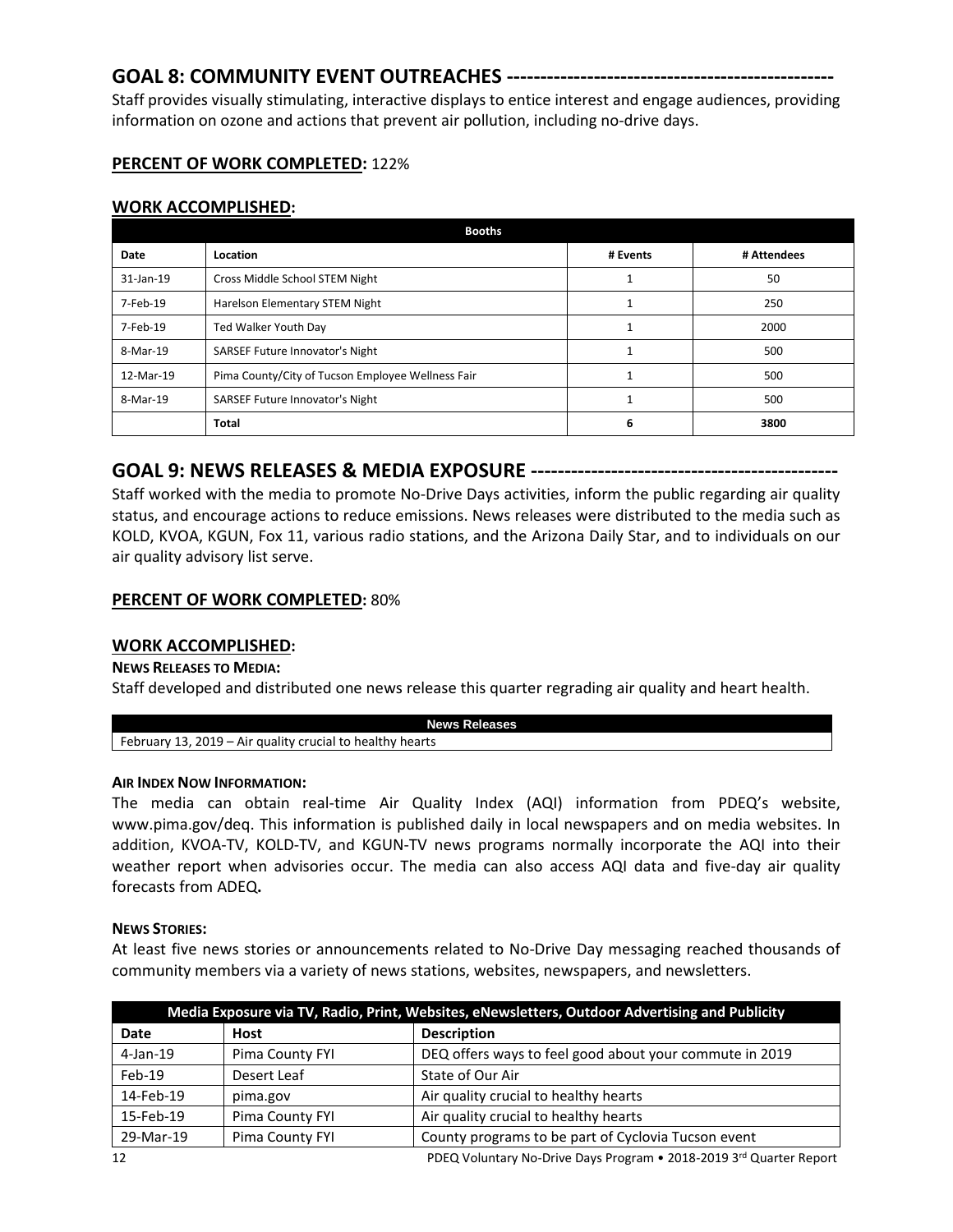# **GOAL 10: CONTENT PRODUCED FOR SOCIAL MEDIA ---------------------------------------**

VNDD/Clean Air Program staff posts videos, photos, or text messages on Twitter and Facebook to reach younger audiences regarding No-Drive Days messaging.

# **PERCENT OF WORK COMPLETED:** 67%

# **WORK ACCOMPLISHED:**

### **PURCHASED PROMOTION:**

Pima County Communications Office posted the VNDD Idle Less video on Facebook and boosted the post as paid advertising in January. The number of people reached was 645.

# **TWITTER:**

PDEQ's first tweet on Twitter.com was on July 21, 2015. This quarter, VNDD's posts focused on air topics including: idling vehicles less; trees for air quality; PDEQ air monitoring stations; healthy air; modes of driving less; PDEQ presentations; commute mode choices; air pollution and heart health; atmospheric "perfection" day; effects of daily commutes; The Loop; preventing desert wildfires; and some retweets from others on air-related topics.

# **FACEBOOK, TRAVEL REDUCTION PROGRAM GROUP:**

In May 2017, staff established a Facebook group for Pima County employees, *Commute Trips and Tips,* as a way to reach employees regarding driving less and using alternate modes of transportation for work commutes. Posted during this quarter were messages regarding free TUGO bikeshare passes, new transit schedules, temporary transit detours and Transit Driver Appreciation Day.

- Facebook posts: 4
- Members in *Commute Trips and Tips*: 40

### **YOUTUBE:**

With the assistance of Pima County Communications, PDEQ produced and posted public service announcements related to air pollution and actions people can take for healthier air. The videos were posted in previous years, and views continue to increase.

# **REPORTS OR DATA PRODUCED:**

### **TWITTER:**

Quarterly impressions on Twitter have increased from 215 in the first quarter we began tweeting in 2015.

- Tweets this quarter: 20
- Impressions this quarter: 24,200
- Followers: 808
- Following: 554

### **YOUTUBE VIDEO VIEWS:**

Views to-date are listed below and are cumulative from original upload date.

- *Idle Less*
	- o 15-second version (uploaded May 2018): 30 views
	- o 40-second version (uploaded April 2018): 197 views
- *Help keep particles out of the air this New Year's* 
	- o English version (uploaded September 2017): 33 views
	- o Spanish version (uploaded September 2017): 25 views
- *Love the Ai*r (uploaded April 2015): 611 views
	- o *Love the Air* also plays in a video loop on at least one monitor located in a downtown county-owned building for people to view while they are waiting in the lobby.

PDEQ Voluntary No-Drive Days Program • 2018-2019 3<sup>rd</sup> Quarter Report 13 and 13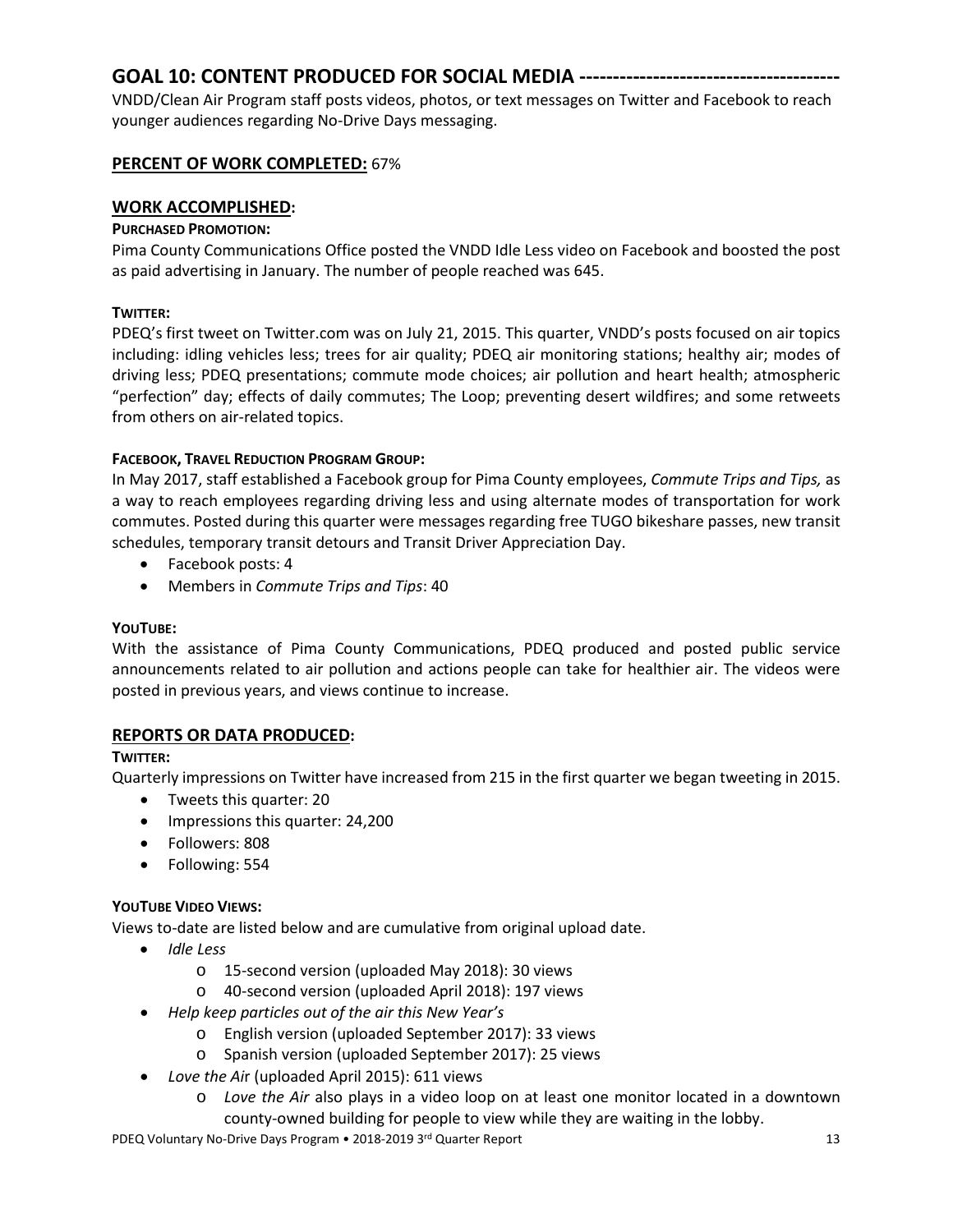# **GOAL 11: PROGRAM EVALUATION -------------------------------------------------------------**

The Voluntary No-Drive Days/Clean Air Program is evaluated in the spring annually as well as throughout the year to assess effectiveness of the outreach and services the program provides.

# **PERCENT OF WORK COMPLETED:** 37%

# **WORK ACCOMPLISHED:**

### **ANNUAL EVALUATION OF THE VOLUNTARY NO-DRIVE DAYS CAMPAIGN:**

Per Pima County protocol, staff worked with Pima County Procurement Department and went out to bid for a new contractor to perform the annual telephone and internet survey. FMR Associates was chosen to do the survey which will be conducted during the fourth quarter.

### **YOUTH & ADULT PRESENTATION SURVEYS:**

Surveys are distributed at or after presentations, as appropriate, to evaluate the effectiveness of the program in informing and encouraging no-drive actions among attendees. Five evaluations were returned this quarter.

### **TRAVEL REDUCTION PROGRAM SURVEYS DISTRIBUTED:**

• **New Employee Orientation Evaluations:**

Staff received survey results regarding Travel Reduction program presentations during New Employee Orientations for Pima County. These surveys are distributed by the Human Resources Department.

### • **Survey Monkey Evaluations:**

Staff distributed short on-line surveys to Pima County employees who attended Travel Reduction Program presentations at recent New Employee Orientations. Designed to determine employee commute modes of choice, the survey is distributed every month to attendees of presentations held one month prior. The delay provides employees an opportunity to establish commute habits and acts as a timely reminder for those who have not chosen to use them to consider alternate modes for their future work commutes.

- o Surveys distributed to Pima County employees this quarter: 96
- o Responses received: 30 (31% response rate)

### **REPORTS OR DATA PRODUCED:**

### **YOUTH AND ADULT PRESENTATION SURVEYS**

On a scale of one (1) to five (5) where one is "Low" and five is "High," the audience rated the effectiveness of the presentation in increasing attendees' knowledge of environmental issues a 4.8. On the same scale, they ranked the effectiveness of the presentation in encouraging actions to reduce air pollution at 4.87.

Attendees were asked what they liked best about the presentation. Comments provided include:

- "Everything. Presenter incorporated some riddles at the beginning of the presentation, children really enjoyed that! The book [The Lorax] was projected on a screen, all children had the opportunity of associating the book reading and the images. Children really liked the activity #1 and #2 to improve the environment. They were engaged all the time and presenter had the time to talk to all children about environment and responded to all questions made by children."
- "Everything was perfect."
- "Well presented; good crafts to follow."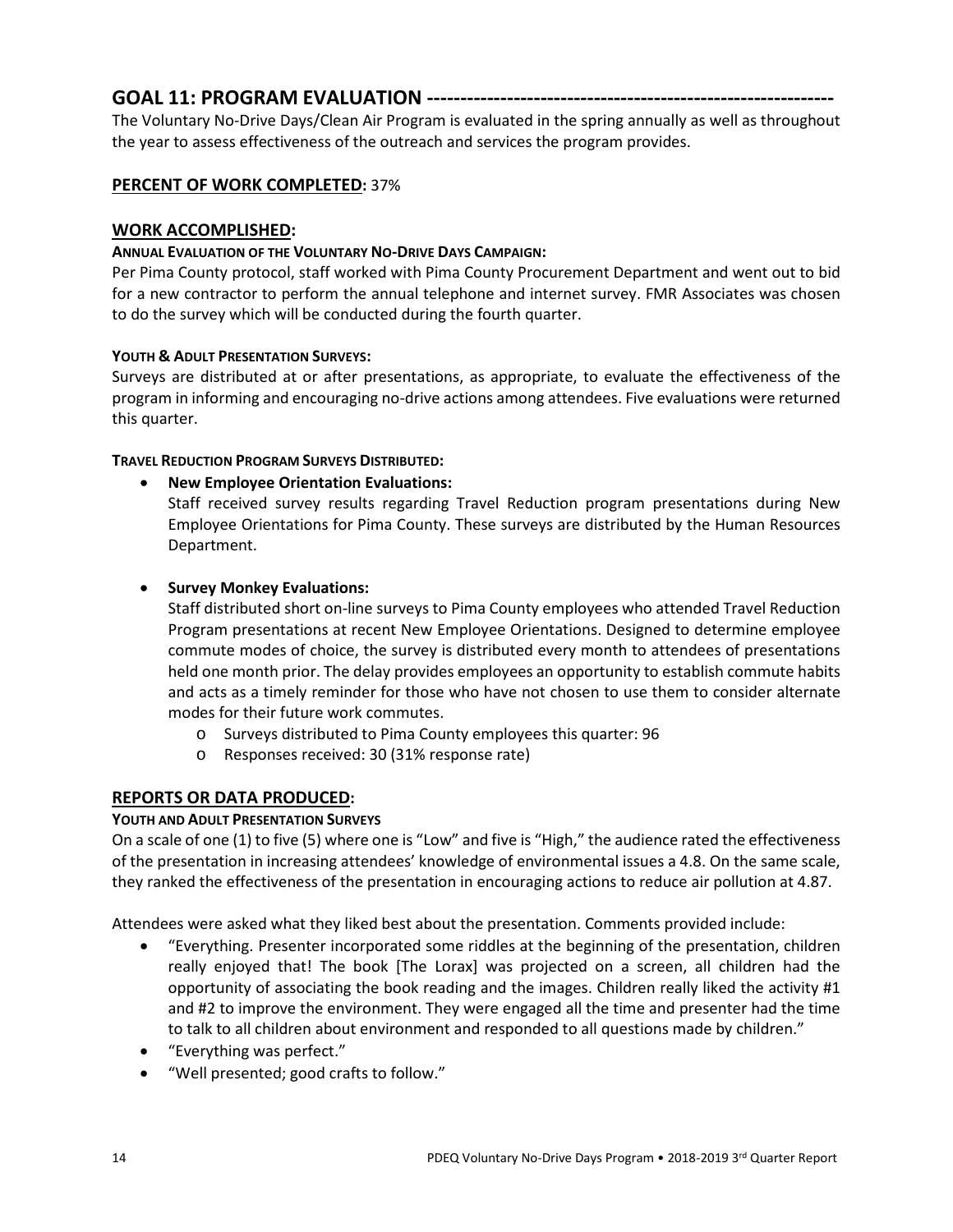### **NEW EMPLOYEE ORIENTATION EVALUATIONS**

Overall, the topic is relevant to participants, presentations were clear, and the quality of the presentation materials either met or exceeded the expectations of the attendees. Of the 84 Pima County employees submitting evaluations, several made comments regarding the Travel Reduction Program presentation at the New Employee Orientation. Comments include:

- "Karen's presentation had lots of interesting info."
- "Good."
- "Helpful and insightful."
- "Super informative. Understood everything very clearly."
- "Karen is awesome."
- "Not sure if dwelling on health issues relating to commuting is really necessary, pedantic, video likewise unnecessary."
- "Excited for the benefit to take bus and ride bike."
- "Amazing individual."
- "So awesome! We need more of this."
- "Really liked presentation."
- "More options for people who live outside of Tucson."
- "Great presentation."
- "Not a very deep dive…"
- "Very helpful and useful information."
- "Awesome presentation. Excellent transportation alternatives to consider."

#### **TRP SURVEY MONKEY SURVEYS OF NEW PIMA COUNTY EMPLOYEES**

When asked what modes of transportation participants use for their work commutes at least one day per week, alternate modes including transit, carpool, bike and walk represent 30% of those trips. Due to these employees use of alternate modes of transportation, data collected indicates:

- Vehicle miles traveled avoided per year by these respondents: 22,100
- Pounds of air pollution and greenhouse gases reduced per year: 18,889

Eleven respondents also left comments while taking the survey this quarter, including:

- "More routes that go to outliers. If you don't live downtown you have trouble getting to use alternative methods."
- "Even though I still drive to work every day, this presentation provided very valuable information and I found it very interesting."
- I chose alternate modes of transportation due to save gas not for air quality."
- "Maybe provide more accessible information about joining carpools or vans (send a follow-up email with a link for how to find existing carpools/vans). I would consider that if it coordinated with my work schedule. Unfortunately, no buses can get me from home to work."
- "Thanks for the free TUGO pass."
- "Parking almost makes the job not worth it sometimes. The county garages have a huge waitlist and only save a few dollars. Making \$18/hr is like making \$14/hr elsewhere after all of the deductions and expenses!"
- "I live in a rural area with 3 kids I have to drop off and pick up from a sitter. There is no way I could take alternative transportation at this time. If I had a coworker live close by I would be happy to have them carpool with me, but they would have to go with me on a drive to drop off and pick up. I appreciate the information though and maybe someday I could utilize it. Thanks."
- "Since Ajo employees are forced to travel for nearly 3 hours for training that could easily be accomplished via computer perhaps money could be saved and the purposes of alternate travel better served if Ajo employees simply finished much of the training remotely. Wasn't a single bit